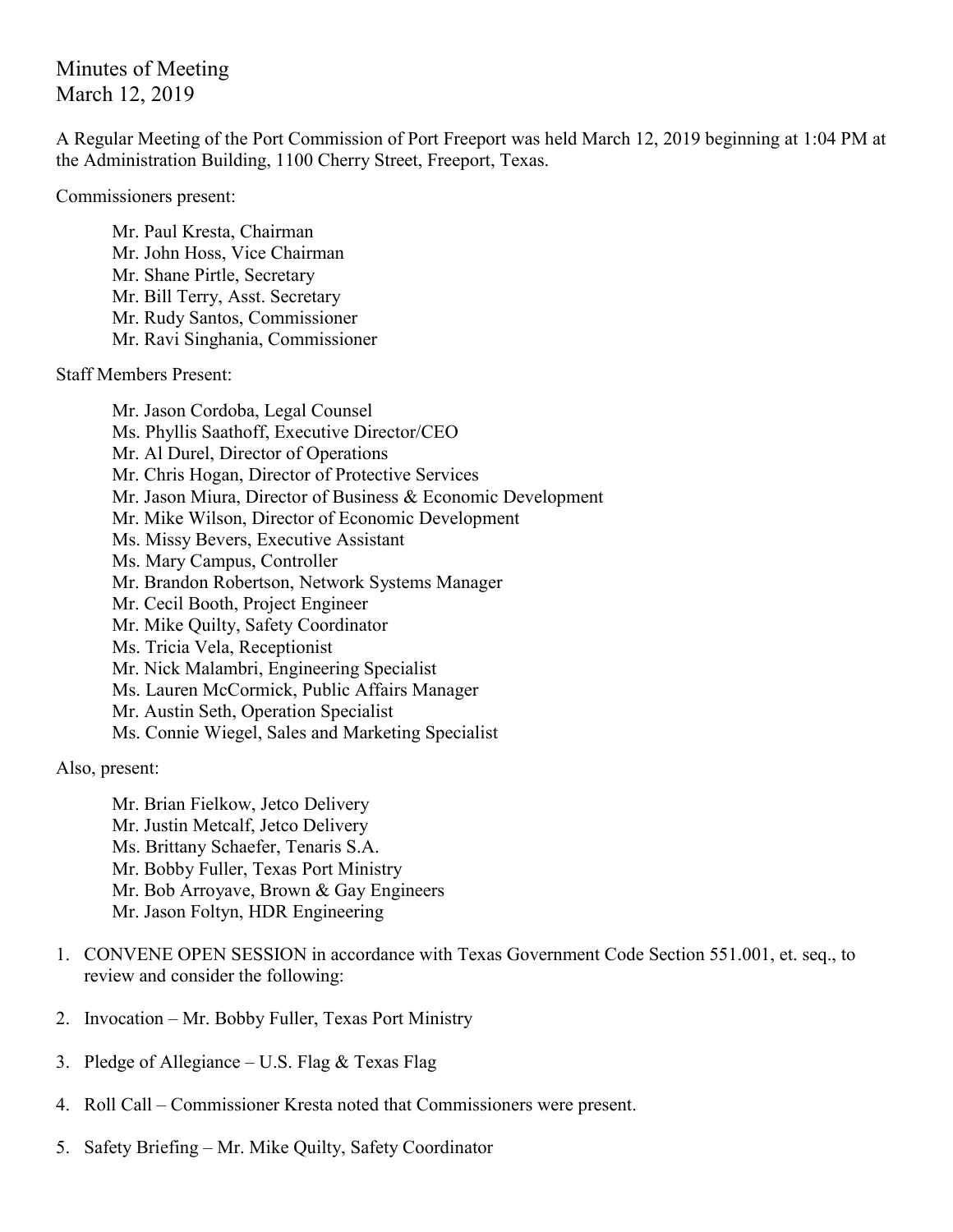6. Approval of minutes from the Regular Meeting held February 28, 2019.

A motion was made by Commissioner Pirtle to approve the minutes as presented. The motion was seconded by Commissioner Terry with all Commissioners present voting in favor of the motion.

7. Receive report from Executive Director/CEO and/or Port staff on activities and matters related to administrative affairs. Port tenant updates, USCOE, rail issues, AAPA Committees, leases, contracts, upcoming Port and civic events and other related administrative affairs.

Ms. Saathoff started by asking Lauren McCormick, Public Affairs Manager to give an update on the Take-A-Child Fishing Tournament which Port Freeport hosts but is sponsored by community partners. Ms. McCormick reported that approximately \$23,900 has been secured in sponsorships. The goal for total sponsorships is \$32,000. The logo contest winners were announced with Miss Amber Dunn receiving first place. She is an 8th grader at Clute Intermediate. Ms. Saathoff reported attending Brazoria County Day in Austin March 5 as well as testifying before the Senate Select Committee on Texas Ports March 6. The committee is charged with looking at the ship channel improvement revolving loan fund and encouraging the funding of the program. Additionally, the legislature has provided rider program funds for capital projects that are highway/public access related in the last two legislative sessions. Ms. Saathoff noted the committee is considering expanding use of the funds to the public access marine highways/channels. Ms. Saathoff will be traveling back to Austin March 12 to join other ports who have authorized projects to meet with staff in the Governor, Speaker and Lt. Governor offices to encourage funding the ship channel improvement revolving fund and explain how it will be beneficial to advancing the channel projects in Texas and support the state's robust economy and growing energy exports.

8. Receive report from Commissioners on matters related to meetings and conferences attended, Port presentations and other related Port Commission matters.

All Commissioners reported attending Brazoria County Day in Austin March 5.

9. Public Comment – There were no public comments.

10. Presentation of award to Jetco Delivery and Tenaris S.A. for the "Partners in Environmental Stewardship".

Ms. Saathoff recognized two of the Port partners who have proven to be outstanding forward-thinking leaders by utilizing the heavy-lift corridor, Jetco Delivery and Tenaris S.A. The heavy-lift corridor spans from Port Freeport to the Tenaris facility in Bay City. The partners use the corridor to transport steel bars from Port Freeport to the plant in Bay City which offers a 40% reduction in the number of trucks required to transit the products. Since utilization of the heavy-lift corridor in July 2018, over 6,500 permits have been issued resulting in approximately 2,600 trucks being taken off the road. Based on analysis from the Houston-Galveston Area Council the use of the corridor also results in a reduction of 2.1 million pounds of CO2/year and approximately 4.5 tons of NOx/year. Additionally, the permit fee revenue associated with the corridor is used to help fund highway maintenance through the Texas Department of Transportation for our county/region. The corridor was established 8 years ago by the Texas House Bill 1305. In 2015, under House Bill 1321, the corridor was expanded to reach the Tenaris facility. On behalf of Port Freeport, Commissioner Kresta presented the Partners in Environmental Stewardship award to Brian Fielkow, CEO with Jetco Delivery and Brittany Schaefer, Community Relations with Tenaris S.A. Ms. Saathoff also recognized Mike Wilson, Director of Economic Development who was instrumental in bringing the heavylift corridor to Port Freeport, implementing the necessary software system and encouraging the use of the corridor. The Commission presented Mr. Wilson with the Port Award for his efforts.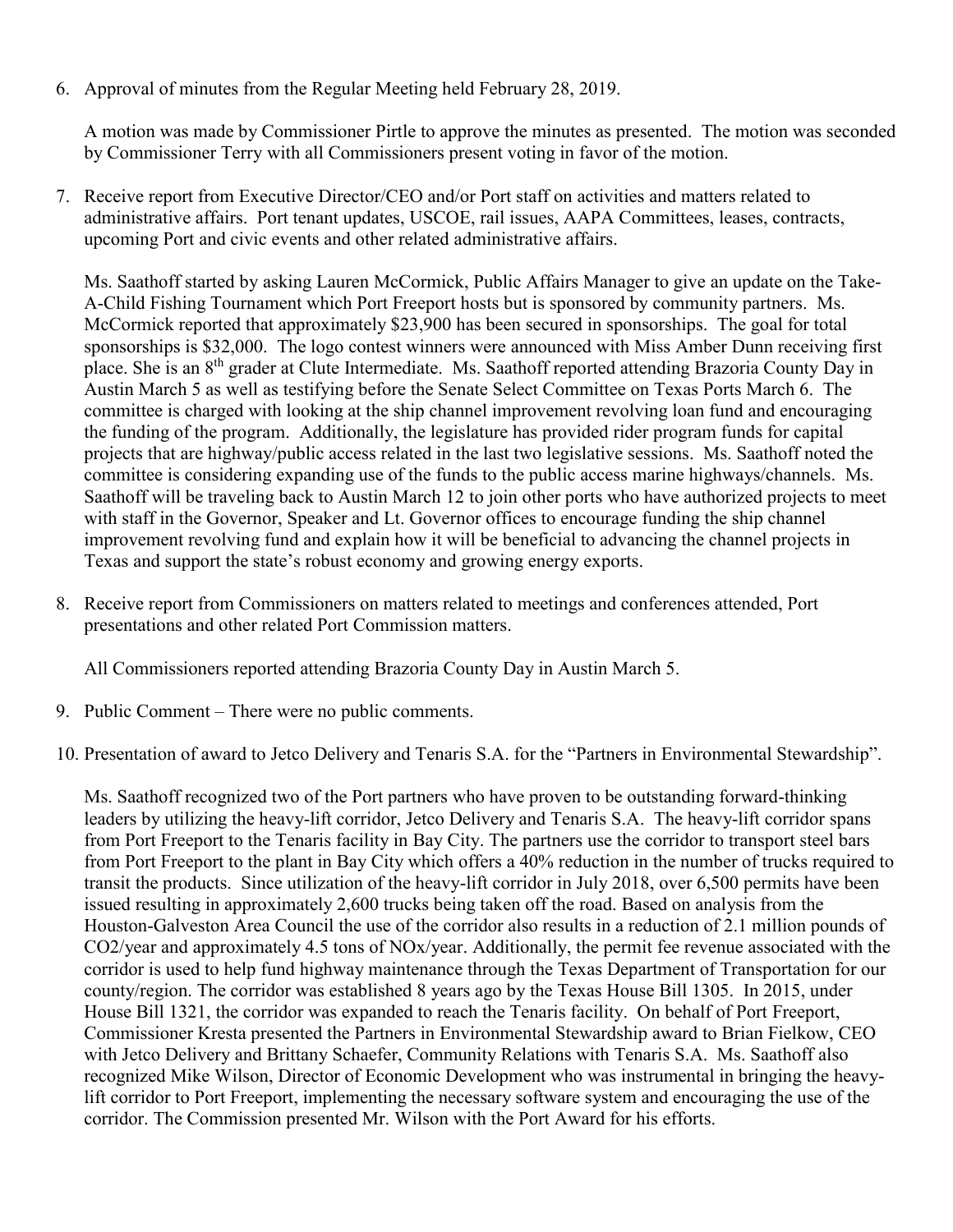11. Approval of a Section 481 Service Fee Agreement and a Memorandum of Understanding between U.S. Customs and Border Protection and Port Freeport.

Mr. Durel stated the agreement and MOU will allow the Port the option to offer a service to customers in the event they need additional CBP services outside of the normal working hours (i.e., holidays, weekends). There are no costs involved; however, a service fee agreement and a Memorandum of Understanding written by CBP, must be approved. The MOU gives the Port the ability to initiate the process. Staff requests approval and authorization for the Executive Director to execute letter.

A motion was made by Commissioner Terry to approve the fee agreement and MOU. The motion was seconded by Commissioner Santos with all Commissioners present voting in favor of the motion.

12. Adoption of a resolution approving the acceptance of the Port's portion of proceeds received from high bidders on delinquent tax property held in trust by Brazoria County, Texas and authorizing the Chairman to join in conveyance to high bidders.

A motion was made by Commissioner Pirtle to approve the resolution. The motion was seconded by Commissioner Hoss with all Commissioners present voting in favor of the motion.

- 13. EXECUTIVE SESSION in accordance with Subchapter D of the Open Meetings Act, Texas Government Code Section 551.001, et. seq., to review and consider the following:
	- A. Under authority of Section 551.071 (Consultation with Attorney) for discussion regarding:
		- 1. Consultation with attorney to discuss potential litigation.
		- 2. Consultation with attorney to discuss potential litigation.
		- 3. Consultation with attorney and discussion regarding legal matters arising out of Texas Transportation Code, Title 4 Navigation, Subtitle A Waterways and Ports, Chapter 52 Texas Deepwater Port Procedures Act.
	- B. Under authority of Section 551.072 (Deliberation of Real Property Matters) for discussion regarding:
		- 1. The potential exchange, lease, or value of real property located at Port Freeport, including but not limited to Parcels 7, 8, 10, 26 and 37.
		- 2. The potential purchase, exchange, lease or value of real property located at Port Freeport, including but not limited to the real property located at and contiguous to Berths 1, 2, 5 and 7.
		- 3. Discussion regarding the potential exchange, lease or value of real property located in Freeport, Texas, including but not limited to the area known as the East End of Freeport and bordered by the following streets: FM 1495; East 2<sup>nd</sup> Street; Terminal Street and East 8<sup>th</sup> Street in Freeport, Texas.
		- 4. The potential exchange, lease, or value or real property located at Port Freeport, including but not limited to Parcel 14.
		- 5. The potential exchange, lease, or value of real property located at Port Freeport, including but not limited to Parcels 4, 5, 6, 9, 19, 27, 31, 34, 35 and 38.
	- C. Under authority of Section 551.076 (Deliberation of Security Matters) for discussion regarding:
		- 1. Discussion regarding issues related to the deployment, or specific occasions for implementation of security personnel or devices or security audit and services.
	- D. Under authority of Section 551.074 (Deliberation of Personnel Matters) for discussion regarding: